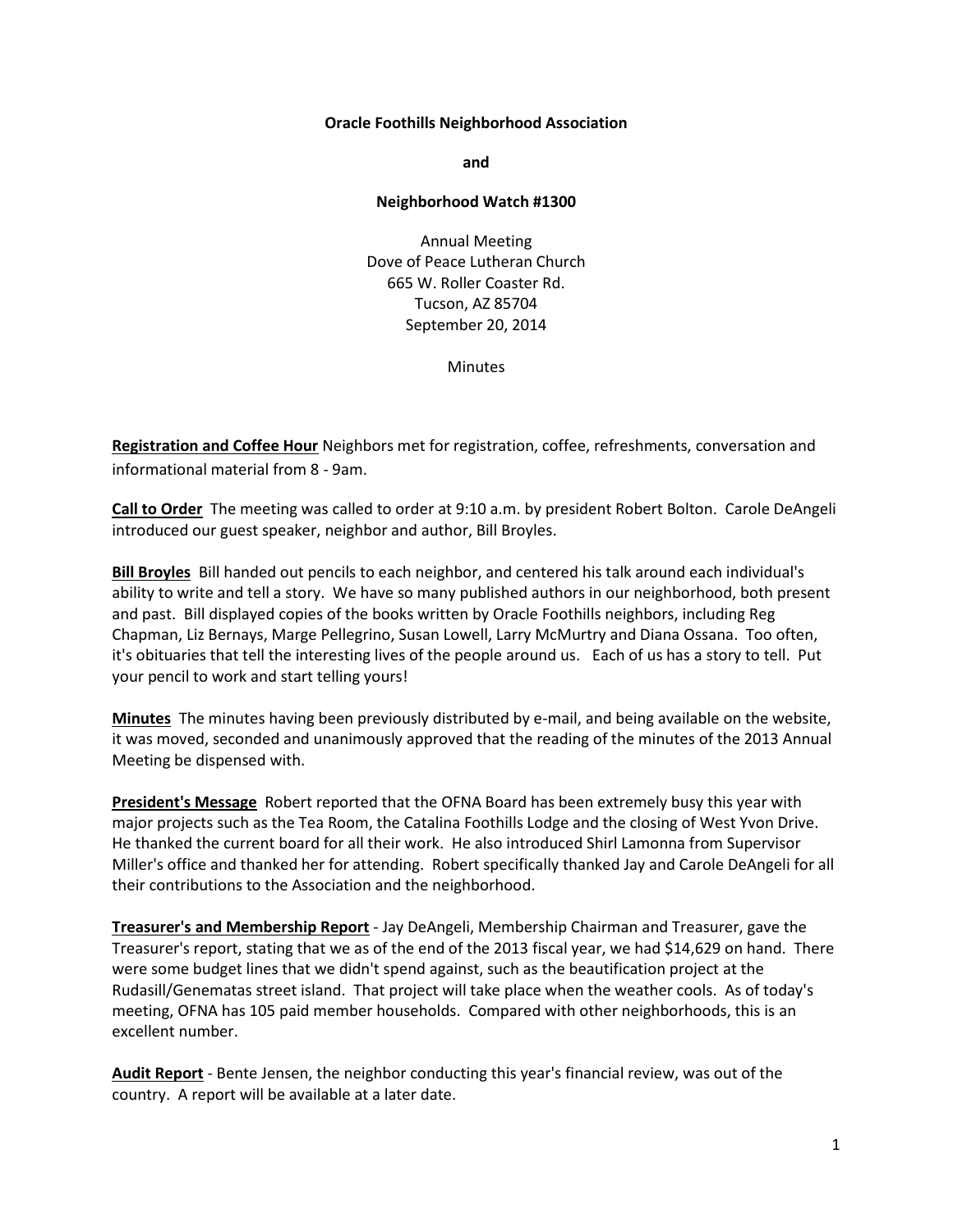**Website, Newsletter, Saturday Updates** - Carole encouraged people to write their stories and contribute to the newsletter, the Saturday Updates and the website.

**Neighborhood Watch** - Area Leader Carole DeAngeli reported that there has been no serious crime in the neighborhood this entire year. She encouraged everyone to participate in Neighborhood Watch by getting to know their neighbors and watching out for them. She is still in need of more Block Captains. Please call 911 for any suspicious activity, including solicitors. It is incumbent on each of us to be the eyes and ears of the Sheriff's Department.

**Picnic** - Leo Roop is this year's Picnic Chairman. He asked volunteers to help with the picnic preparations, setup, decoration, clean up, etc. He invited everyone to come to this year's picnic, which will be held on Sunday, October 26<sup>th</sup>. Neighbors are asked to bring a potluck dish to share.

**Catalina Foothills Lodge** - Joan Scott explained the development plans for the 50-acre property to the west of Oracle Foothills Estates, owned by the Catalina Foothills Center. She described each zone of the proposal and the land use designation being requested by the developer. The P&Z Commission voted to compromise on the most controversial portion - Zone 2 - recommending LIU 3.0 rather than the MIU that was requested, and which could allow for up to 10 houses per acre. This is a win for the neighborhood, but our work is not done. The plan now goes to the Board of Supervisors. They do not have to accept the recommendation of the P&Z Commission. Joan passed out a sample letter to send to the Board of Supervisors and indicated that neighborhood participation is very important, including writing letters and attending the meeting. Some members said that it might be wise for OFNA to hire a consultant, as the Lodge has done, to represent our case. Marge Pellegrino and Barbara Schuessler would like to organize a walk of the Lodge property so neighbors can have a better idea of what may happen and where it could be.

**Tea Room** - Jay reported on the effort of the Chantilly Tea Room to amend the Pima County Comprehensive Plan to bring its land use into compliance with its current zoning, CB-1, and to add several business types to the rezoning policies applicable to this property. The Board of Supervisors recently voted to allow the change from MIU to NAC. The next step is a rezoning request. The only issue we've had with the Tea Room has been parking. Vehicles park on both sides of Genematas, causing congestion and dangerous conditions. The current owner has pledged to us that he will not allow parking on the south side of the road.

**Streets** - Debris washed into the streets by our recent storms is still a problem. Jay is negotiating with PCDOT to get some larger fill material for the roadside edges that will not wash out with every storm.

**West Yvon ROW** - Carole has been working with adjoining landowners to have the County abandon their right-of-way on West Yvon Drive from Genematas to Oracle. Once the surveys have been blessed by the Pima County Surveyor, the quitclaim deeds will be drawn and send to the Board of Supervisors for their approval. Once the process is complete, the road will be closed between Oracle Foothills and the Lodge property.

**Election of the Board** - Robert introduced the two retiring board members, George Grimm and Ron Kuykendall,, and thanked them for their service The current board members were introduced, as well as the three new candidates - Joan Scott, Mary Clare Jacobs and Ralph Jewett. The membership unanimously approved the entire slate. The directors for the 2015 fiscal year are: John Battaile, Susan